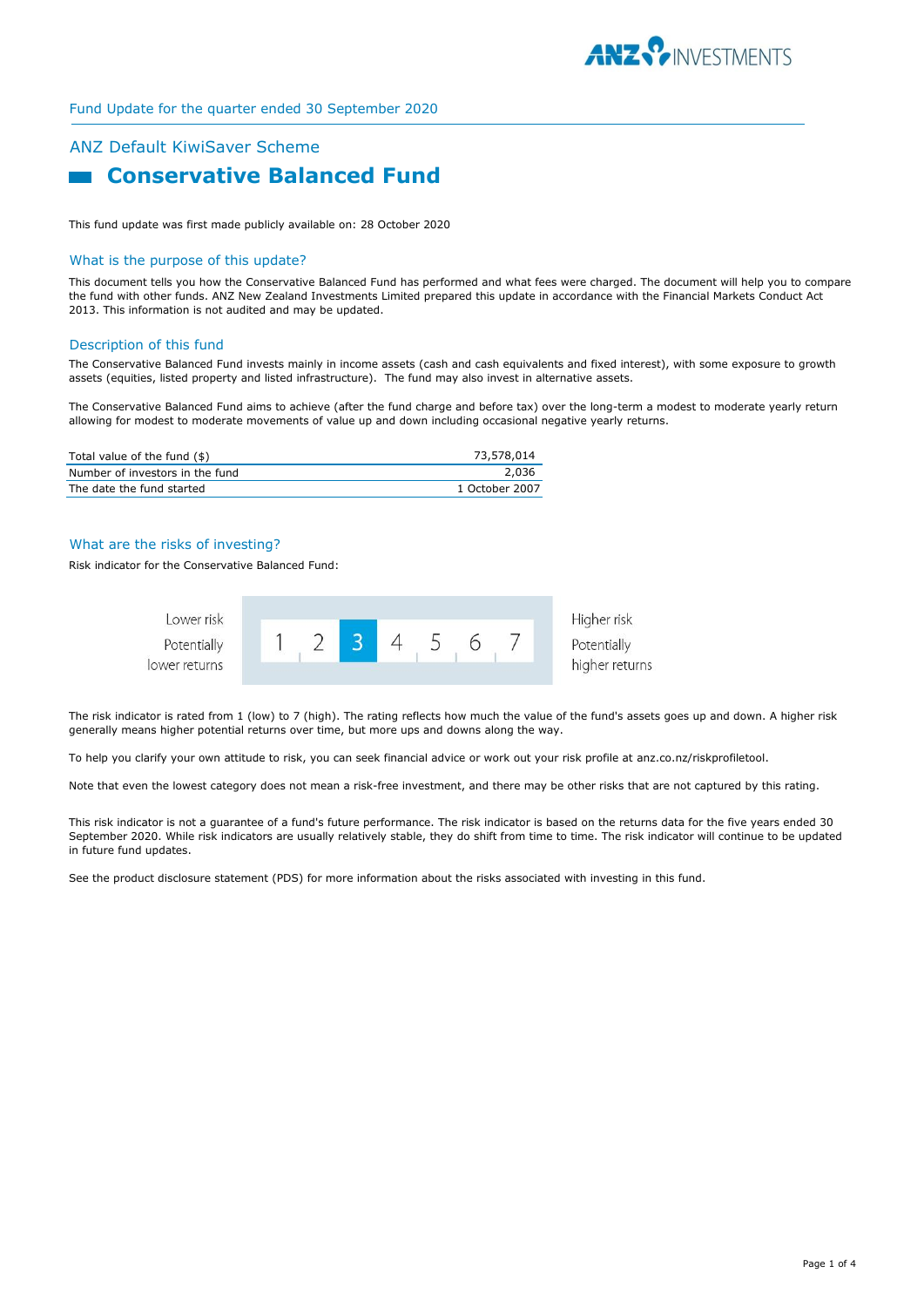# How has the fund performed?

|                                               | Average over past<br>five years | Past year |
|-----------------------------------------------|---------------------------------|-----------|
| Annual return                                 |                                 |           |
| (after deductions for charges and tax)        | 4.78%                           | $3.12\%$  |
| <b>Annual return</b>                          |                                 |           |
| (after deductions for charges but before tax) | 5.91%                           | 4.46%     |
| Market index annual return                    |                                 |           |
| (reflects no deduction for charges and tax)   | $6.68\%$                        | 3.88%     |

The market index annual return is calculated using the target investment mix and the indices of each asset class.

Additional information about the market index is available in the statement of investment policy and objectives on the offer register at www.disclose-register.companiesoffice.govt.nz.



# **Annual return graph**

This shows the return after fund charges and tax for each of the last 10 years ending 31 March. The last bar shows the average annual return for the last 10 years, up to 30 September 2020.

**Important:** This does not tell you how the fund will perform in the future.

Returns in this update are after tax at the highest prescribed investor rate (PIR) of tax for an individual New Zealand resident. Your tax may be lower.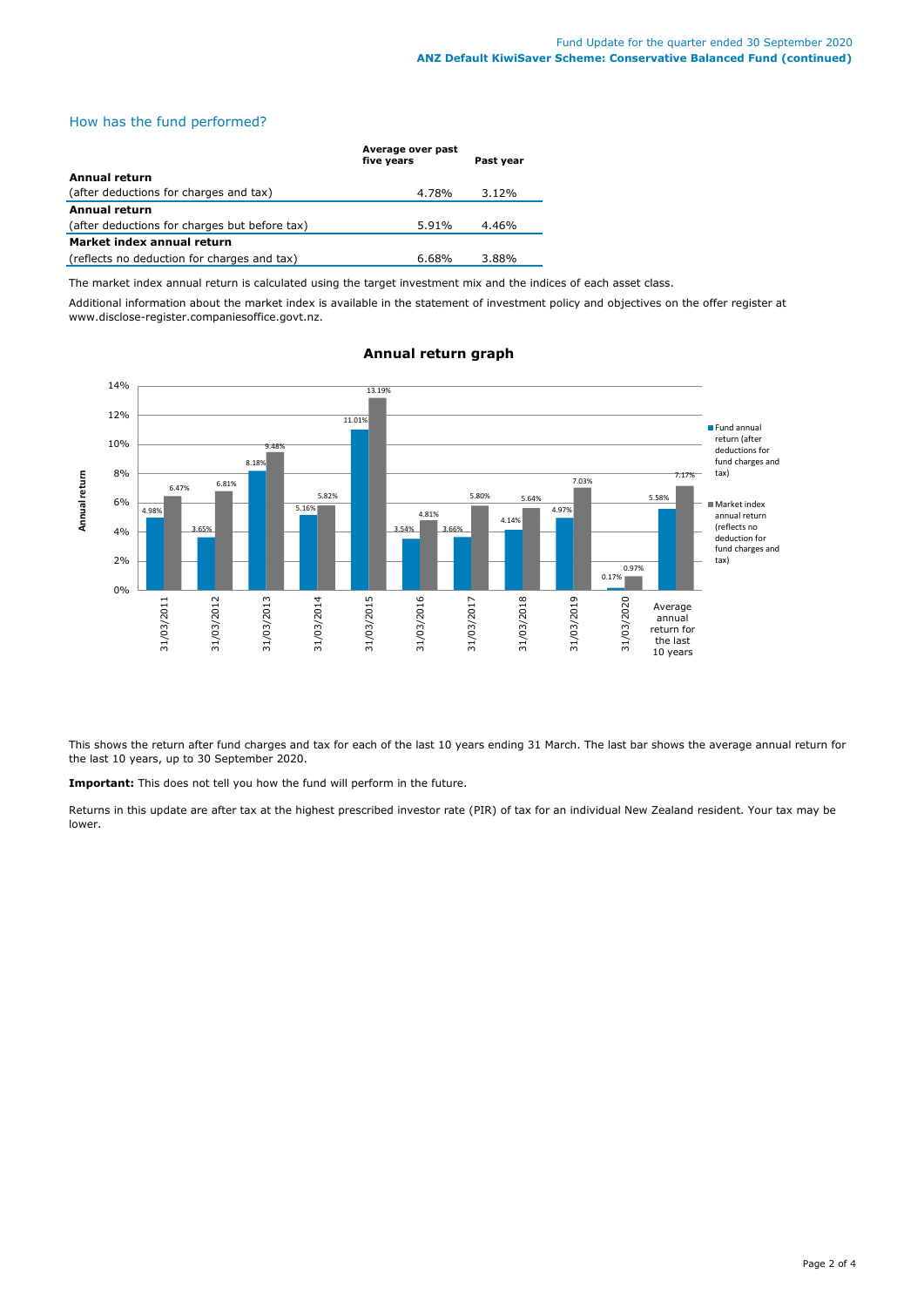### What fees are investors charged?

Investors in the Conservative Balanced Fund are charged fund charges. In the year to 31 March 2020 these were:

|                                             | % of net asset value          |  |
|---------------------------------------------|-------------------------------|--|
| Total fund charges <sup>1</sup>             | 0.91%                         |  |
| Which are made up of:                       |                               |  |
| Total management and administration charges | 0.91%                         |  |
| Including:                                  |                               |  |
| Manager's basic fee                         | 0.85%                         |  |
| Other management and administration charges | $0.06\%$                      |  |
| <b>Total performance based fees</b>         | $0.00\%$                      |  |
|                                             | Dollar amount per<br>investor |  |
| <b>Other charges</b>                        |                               |  |
| Membership fee <sup>2</sup>                 | \$18                          |  |

Investors are not currently charged individual action fees for specific actions or decisions (for example, for withdrawing from or switching funds). See the PDS for more information about Scheme fees.

Small differences in fees and charges can have a big impact on your investment over the long term.

# Example of how this applies to an investor

Sarah had \$10,000 in the fund at the start of the year and did not make any further contributions. At the end of the year, Sarah received a return after fund charges were deducted of \$312 (that is 3.12% of her inital \$10,000). Sarah also paid \$18 in other charges. This gives Sarah a total gain after tax of \$294 for the year.

# What does the fund invest in?

# **Actual investment mix<sup>3</sup> Target investment mix<sup>3</sup>**

This shows the types of assets that the fund invests in. This shows the mix of assets that the fund generally intends to invest in.